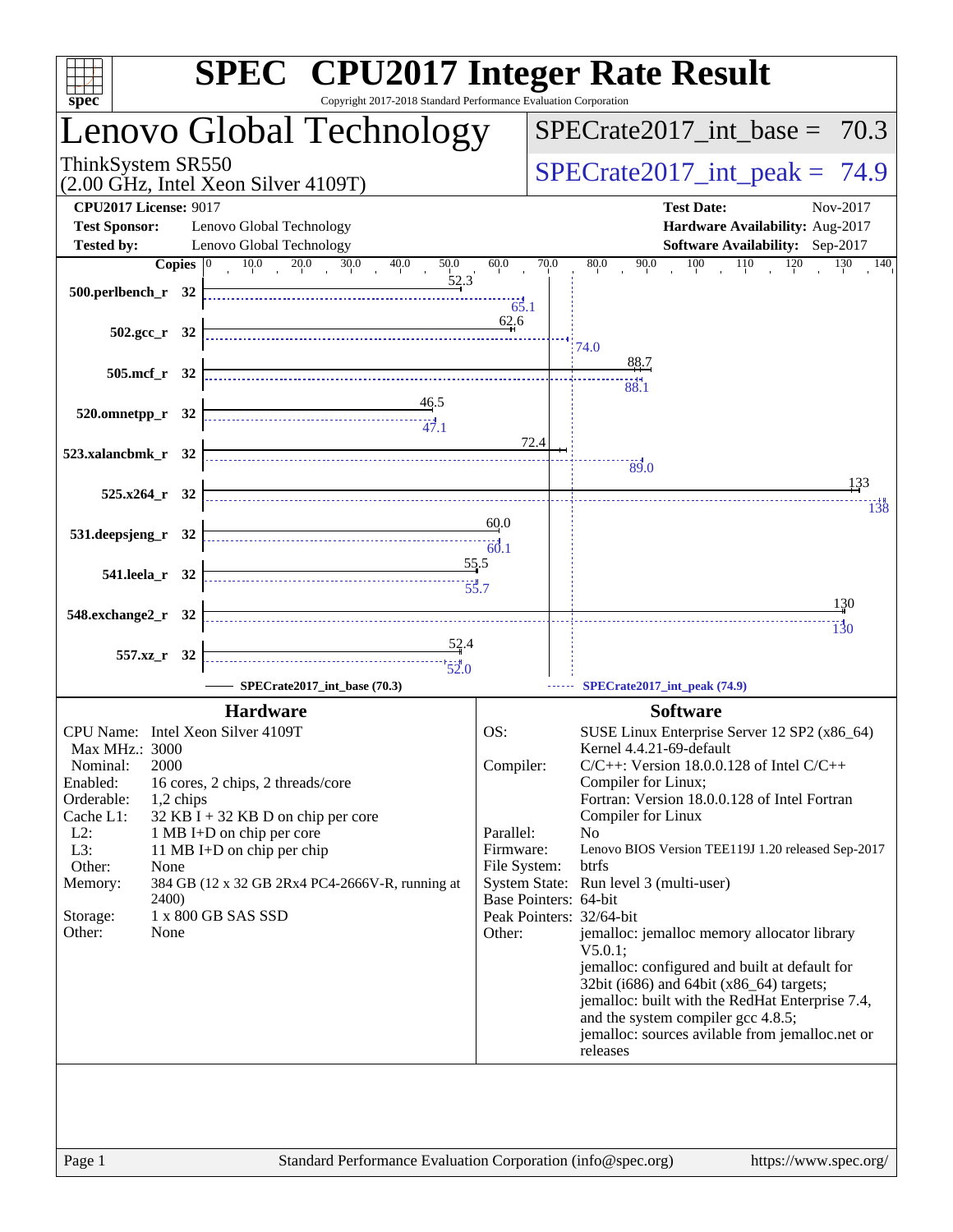

# Lenovo Global Technology

(2.00 GHz, Intel Xeon Silver 4109T)

ThinkSystem SR550<br>  $S$ PECrate2017 int peak = 74.9

SPECrate2017 int\_base =  $70.3$ 

**[Test Sponsor:](http://www.spec.org/auto/cpu2017/Docs/result-fields.html#TestSponsor)** Lenovo Global Technology **[Hardware Availability:](http://www.spec.org/auto/cpu2017/Docs/result-fields.html#HardwareAvailability)** Aug-2017

**[CPU2017 License:](http://www.spec.org/auto/cpu2017/Docs/result-fields.html#CPU2017License)** 9017 **[Test Date:](http://www.spec.org/auto/cpu2017/Docs/result-fields.html#TestDate)** Nov-2017 **[Tested by:](http://www.spec.org/auto/cpu2017/Docs/result-fields.html#Testedby)** Lenovo Global Technology **[Software Availability:](http://www.spec.org/auto/cpu2017/Docs/result-fields.html#SoftwareAvailability)** Sep-2017

## **[Results Table](http://www.spec.org/auto/cpu2017/Docs/result-fields.html#ResultsTable)**

|                                   | <b>Base</b>   |                |       |                |            | <b>Peak</b>    |       |               |                |              |                |              |                |              |
|-----------------------------------|---------------|----------------|-------|----------------|------------|----------------|-------|---------------|----------------|--------------|----------------|--------------|----------------|--------------|
| <b>Benchmark</b>                  | <b>Copies</b> | <b>Seconds</b> | Ratio | <b>Seconds</b> | Ratio      | <b>Seconds</b> | Ratio | <b>Copies</b> | <b>Seconds</b> | <b>Ratio</b> | <b>Seconds</b> | <b>Ratio</b> | <b>Seconds</b> | <b>Ratio</b> |
| $500$ .perlbench r                | 32            | 973            | 52.4  | 974            | 52.3       | 975            | 52.2  | 32            | 783            | 65.1         | 783            | 65.1         | 785            | 64.9         |
| 502.gcc_r                         | 32            | 726            | 62.4  | 724            | 62.6       | 716            | 63.3  | 32            | 611            | 74.1         | 613            | 73.9         | 612            | 74.0         |
| $505$ .mcf r                      | 32            | 569            | 91.0  | 591            | 87.6       | 583            | 88.7  | 32            | 581            | 89.0         | 587            | 88.0         | 587            | 88.1         |
| 520.omnetpp_r                     | 32            | 901            | 46.6  | 903            | 46.5       | 903            | 46.5  | 32            | 890            | 47.2         | 893            | 47.0         | 892            | 47.1         |
| 523.xalancbmk r                   | 32            | 458            | 73.8  | 467            | 72.3       | 467            | 72.4  | 32            | 380            | 89.0         | 379            | 89.0         | 379            | 89.2         |
| 525.x264 r                        | 32            | 421            | 133   | 421            | 133        | 426            | 132   | 32            | 408            | 137          | 406            | 138          | 405            | 138          |
| 531.deepsjeng_r                   | 32            | 611            | 60.0  | 611            | 60.0       | 611            | 60.0  | 32            | 610            | 60.2         | 610            | 60.1         | 610            | 60.1         |
| 541.leela r                       | 32            | 955            | 55.5  | 956            | 55.4       | 952            | 55.7  | 32            | 956            | 55.5         | 950            | 55.8         | 952            | 55.7         |
| 548.exchange2_r                   | 32            | 644            | 130   | 644            | <b>130</b> | 646            | 130   | 32            | 645            | 130          | 645            | <b>130</b>   | 646            | 130          |
| 557.xz r                          | 32            | 664            | 52.0  | 659            | 52.4       | 659            | 52.5  | 32            | 660            | 52.3         | 664            | 52.0         | 704            | 49.1         |
| $SPECrate2017$ int base =<br>70.3 |               |                |       |                |            |                |       |               |                |              |                |              |                |              |

**[SPECrate2017\\_int\\_peak =](http://www.spec.org/auto/cpu2017/Docs/result-fields.html#SPECrate2017intpeak) 74.9**

Results appear in the [order in which they were run.](http://www.spec.org/auto/cpu2017/Docs/result-fields.html#RunOrder) Bold underlined text [indicates a median measurement.](http://www.spec.org/auto/cpu2017/Docs/result-fields.html#Median)

#### **[Submit Notes](http://www.spec.org/auto/cpu2017/Docs/result-fields.html#SubmitNotes)**

 The numactl mechanism was used to bind copies to processors. The config file option 'submit' was used to generate numactl commands to bind each copy to a specific processor. For details, please see the config file.

## **[Operating System Notes](http://www.spec.org/auto/cpu2017/Docs/result-fields.html#OperatingSystemNotes)**

Stack size set to unlimited using "ulimit -s unlimited"

## **[General Notes](http://www.spec.org/auto/cpu2017/Docs/result-fields.html#GeneralNotes)**

```
Environment variables set by runcpu before the start of the run:
LD_LIBRARY_PATH = "/home/cpu2017.1.0.2.ic18.0/lib/ia32:/home/cpu2017.1.0.2.ic18.0/lib/intel64"
LD_LIBRARY_PATH = "$LD_LIBRARY_PATH:/home/cpu2017.1.0.2.ic18.0/je5.0.1-32:/home/cpu2017.1.0.2.ic18.0/je5.0.1-64"
 Binaries compiled on a system with 1x Intel Core i7-4790 CPU + 32GB RAM
 memory using Redhat Enterprise Linux 7.4
 Transparent Huge Pages enabled by default
  Prior to runcpu invocation
 Filesystem page cache synced and cleared with:
 sync; echo 3> /proc/sys/vm/drop_caches
  runcpu command invoked through numactl i.e.:
 numactl --interleave=all runcpu <etc>
```
## **[Platform Notes](http://www.spec.org/auto/cpu2017/Docs/result-fields.html#PlatformNotes)**

BIOS configuration: Choose Operating Mode set to Maximum Performance

**(Continued on next page)**

Page 2 Standard Performance Evaluation Corporation [\(info@spec.org\)](mailto:info@spec.org) <https://www.spec.org/>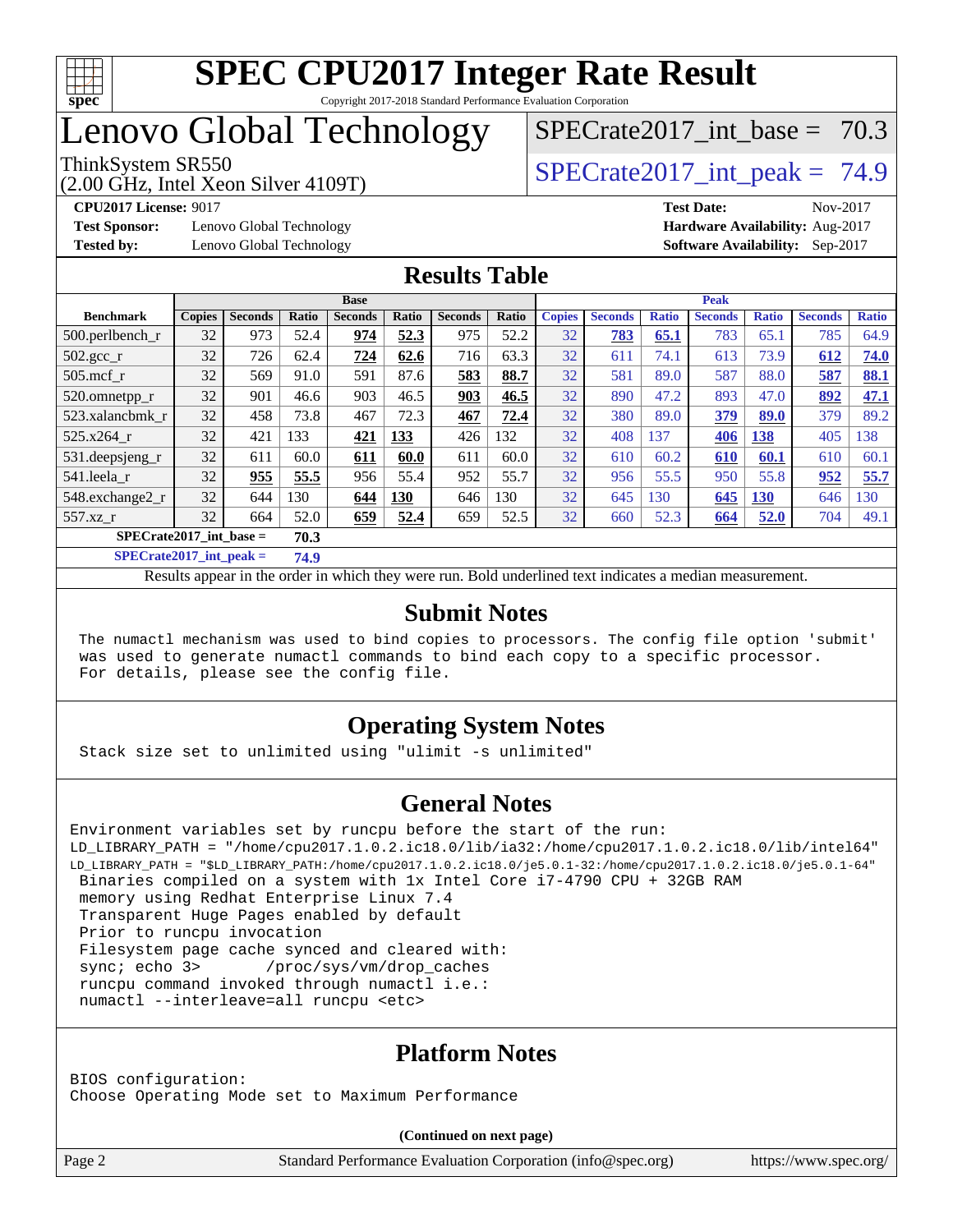

Lenovo Global Technology

SPECrate2017 int\_base =  $70.3$ 

(2.00 GHz, Intel Xeon Silver 4109T)

ThinkSystem SR550  $SPIz$  Interval Section 4100T)  $SPECTa te2017$  int peak = 74.9

**[Test Sponsor:](http://www.spec.org/auto/cpu2017/Docs/result-fields.html#TestSponsor)** Lenovo Global Technology **[Hardware Availability:](http://www.spec.org/auto/cpu2017/Docs/result-fields.html#HardwareAvailability)** Aug-2017 **[Tested by:](http://www.spec.org/auto/cpu2017/Docs/result-fields.html#Testedby)** Lenovo Global Technology **[Software Availability:](http://www.spec.org/auto/cpu2017/Docs/result-fields.html#SoftwareAvailability)** Sep-2017

**[CPU2017 License:](http://www.spec.org/auto/cpu2017/Docs/result-fields.html#CPU2017License)** 9017 **[Test Date:](http://www.spec.org/auto/cpu2017/Docs/result-fields.html#TestDate)** Nov-2017

### **[Platform Notes \(Continued\)](http://www.spec.org/auto/cpu2017/Docs/result-fields.html#PlatformNotes)**

Page 3 Standard Performance Evaluation Corporation [\(info@spec.org\)](mailto:info@spec.org) <https://www.spec.org/> DCU Streamer Prefetcher set to Enable MONITORMWAIT set to Enable SNC set to Enable LLC dead line alloc set to Disable XPT Prefetcher set to Enable Sysinfo program /home/cpu2017.1.0.2.ic18.0/bin/sysinfo Rev: r5797 of 2017-06-14 96c45e4568ad54c135fd618bcc091c0f running on linux-g50d Tue Nov 7 08:21:04 2017 SUT (System Under Test) info as seen by some common utilities. For more information on this section, see <https://www.spec.org/cpu2017/Docs/config.html#sysinfo> From /proc/cpuinfo model name : Intel(R) Xeon(R) Silver 4109T CPU @ 2.00GHz 2 "physical id"s (chips) 32 "processors" cores, siblings (Caution: counting these is hw and system dependent. The following excerpts from /proc/cpuinfo might not be reliable. Use with caution.) cpu cores : 8 siblings : 16 physical 0: cores 0 1 2 3 4 5 6 7 physical 1: cores 0 1 2 3 4 5 6 7 From lscpu: Architecture: x86\_64 CPU op-mode(s): 32-bit, 64-bit Byte Order: Little Endian  $CPU(s):$  32 On-line CPU(s) list: 0-31 Thread(s) per core: 2 Core(s) per socket: 8 Socket(s): 2 NUMA node(s): 2 Vendor ID: GenuineIntel CPU family: 6 Model: 85<br>Model name: 1n Intel(R) Xeon(R) Silver 4109T CPU @ 2.00GHz Stepping: 4 CPU MHz: 1995.319 BogoMIPS: 3990.63 Virtualization: VT-x L1d cache: 32K L1i cache: 32K L2 cache: 1024K L3 cache: 11264K NUMA node0 CPU(s): 0-7,16-23 **(Continued on next page)**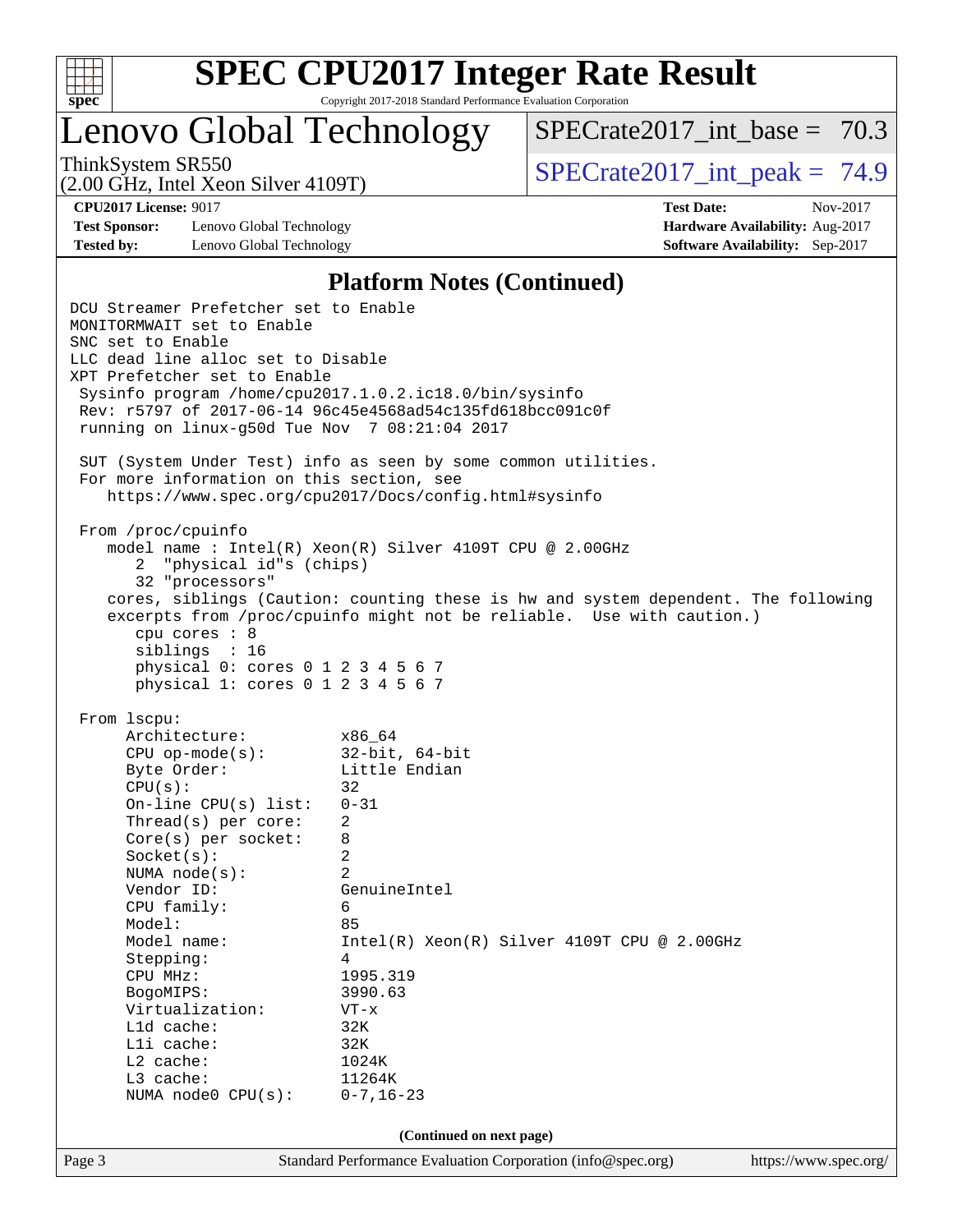

# **[SPEC CPU2017 Integer Rate Result](http://www.spec.org/auto/cpu2017/Docs/result-fields.html#SPECCPU2017IntegerRateResult)**

Copyright 2017-2018 Standard Performance Evaluation Corporation

Lenovo Global Technology

ThinkSystem SR550<br>  $S$ PECrate2017 int peak = 74.9

SPECrate2017 int\_base =  $70.3$ 

(2.00 GHz, Intel Xeon Silver 4109T)

**[CPU2017 License:](http://www.spec.org/auto/cpu2017/Docs/result-fields.html#CPU2017License)** 9017 **[Test Date:](http://www.spec.org/auto/cpu2017/Docs/result-fields.html#TestDate)** Nov-2017

**[Test Sponsor:](http://www.spec.org/auto/cpu2017/Docs/result-fields.html#TestSponsor)** Lenovo Global Technology **[Hardware Availability:](http://www.spec.org/auto/cpu2017/Docs/result-fields.html#HardwareAvailability)** Aug-2017 **[Tested by:](http://www.spec.org/auto/cpu2017/Docs/result-fields.html#Testedby)** Lenovo Global Technology **[Software Availability:](http://www.spec.org/auto/cpu2017/Docs/result-fields.html#SoftwareAvailability)** Sep-2017

#### **[Platform Notes \(Continued\)](http://www.spec.org/auto/cpu2017/Docs/result-fields.html#PlatformNotes)**

 NUMA node1 CPU(s): 8-15,24-31 Flags: fpu vme de pse tsc msr pae mce cx8 apic sep mtrr pge mca cmov pat pse36 clflush dts acpi mmx fxsr sse sse2 ss ht tm pbe syscall nx pdpe1gb rdtscp lm constant\_tsc art arch\_perfmon pebs bts rep\_good nopl xtopology nonstop\_tsc aperfmperf eagerfpu pni pclmulqdq dtes64 monitor ds\_cpl vmx smx est tm2 ssse3 sdbg fma cx16 xtpr pdcm pcid dca sse4\_1 sse4\_2 x2apic movbe popcnt tsc\_deadline\_timer aes xsave avx f16c rdrand lahf\_lm abm 3dnowprefetch ida arat epb pln pts dtherm intel\_pt tpr\_shadow vnmi flexpriority ept vpid fsgsbase tsc\_adjust bmi1 hle avx2 smep bmi2 erms invpcid rtm cqm mpx avx512f avx512dq rdseed adx smap clflushopt clwb avx512cd avx512bw avx512vl xsaveopt xsavec xgetbv1 cqm\_llc cqm\_occup\_llc /proc/cpuinfo cache data cache size : 11264 KB From numactl --hardware WARNING: a numactl 'node' might or might not correspond to a physical chip. available: 2 nodes (0-1) node 0 cpus: 0 1 2 3 4 5 6 7 16 17 18 19 20 21 22 23 node 0 size: 193111 MB node 0 free: 192366 MB node 1 cpus: 8 9 10 11 12 13 14 15 24 25 26 27 28 29 30 31 node 1 size: 193504 MB node 1 free: 192810 MB node distances: node 0 1 0: 10 21 1: 21 10 From /proc/meminfo MemTotal: 395894288 kB HugePages\_Total: 0<br>Hugepagesize: 2048 kB Hugepagesize: From /etc/\*release\* /etc/\*version\* SuSE-release: SUSE Linux Enterprise Server 12 (x86\_64) VERSION = 12 PATCHLEVEL = 2 # This file is deprecated and will be removed in a future service pack or release. # Please check /etc/os-release for details about this release. os-release: NAME="SLES" VERSION="12-SP2" VERSION\_ID="12.2" PRETTY\_NAME="SUSE Linux Enterprise Server 12 SP2" ID="sles" ANSI\_COLOR="0;32" **(Continued on next page)**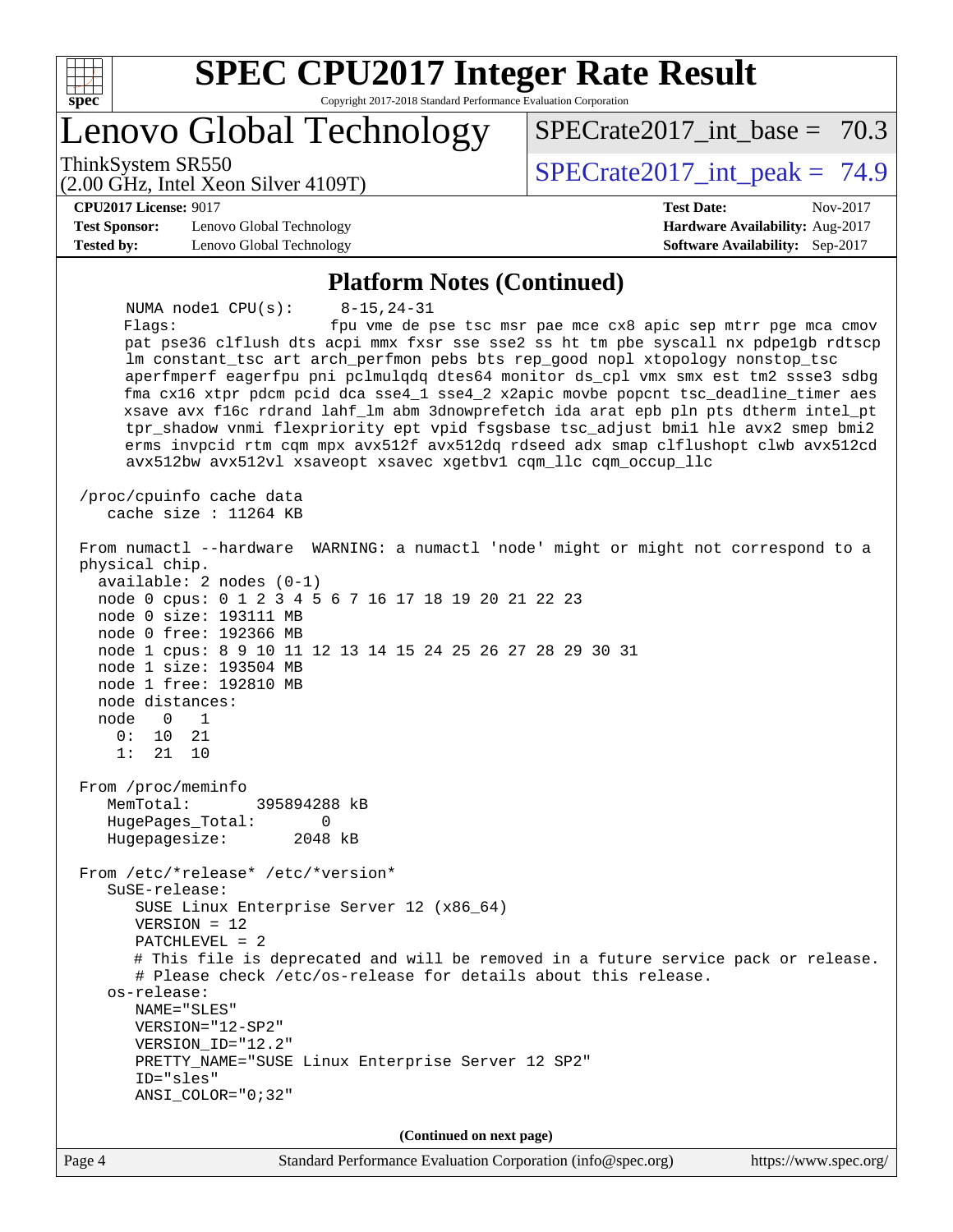

# Lenovo Global Technology

SPECrate2017 int\_base =  $70.3$ 

(2.00 GHz, Intel Xeon Silver 4109T)

ThinkSystem SR550<br>  $S$ PECrate2017 int peak = 74.9

**[CPU2017 License:](http://www.spec.org/auto/cpu2017/Docs/result-fields.html#CPU2017License)** 9017 **[Test Date:](http://www.spec.org/auto/cpu2017/Docs/result-fields.html#TestDate)** Nov-2017

**[Test Sponsor:](http://www.spec.org/auto/cpu2017/Docs/result-fields.html#TestSponsor)** Lenovo Global Technology **[Hardware Availability:](http://www.spec.org/auto/cpu2017/Docs/result-fields.html#HardwareAvailability)** Aug-2017 **[Tested by:](http://www.spec.org/auto/cpu2017/Docs/result-fields.html#Testedby)** Lenovo Global Technology **[Software Availability:](http://www.spec.org/auto/cpu2017/Docs/result-fields.html#SoftwareAvailability)** Sep-2017

## **[Platform Notes \(Continued\)](http://www.spec.org/auto/cpu2017/Docs/result-fields.html#PlatformNotes)**

CPE\_NAME="cpe:/o:suse:sles:12:sp2"

uname -a:

 Linux linux-g50d 4.4.21-69-default #1 SMP Tue Oct 25 10:58:20 UTC 2016 (9464f67) x86\_64 x86\_64 x86\_64 GNU/Linux

run-level 3 Nov 7 08:19

 SPEC is set to: /home/cpu2017.1.0.2.ic18.0 Filesystem Type Size Used Avail Use% Mounted on /dev/sda2 btrfs 744G 151G 592G 21% /home

 Additional information from dmidecode follows. WARNING: Use caution when you interpret this section. The 'dmidecode' program reads system data which is "intended to allow hardware to be accurately determined", but the intent may not be met, as there are frequent changes to hardware, firmware, and the "DMTF SMBIOS" standard. BIOS Lenovo -[TEE119J-1.20]- 09/06/2017 Memory: 12x Hynix HMA84GR7AFR4N-VK 32 GB 2 rank 2666, configured at 2400

(End of data from sysinfo program)

#### **[Compiler Version Notes](http://www.spec.org/auto/cpu2017/Docs/result-fields.html#CompilerVersionNotes)**

| Page 5 | Standard Performance Evaluation Corporation (info@spec.org)                                                    | https://www.spec.org/ |
|--------|----------------------------------------------------------------------------------------------------------------|-----------------------|
|        | (Continued on next page)                                                                                       |                       |
|        | icpc (ICC) 18.0.0 20170811<br>Copyright (C) 1985-2017 Intel Corporation. All rights reserved.                  |                       |
|        | CXXC 520.omnetpp $r(base)$ 523.xalancbmk $r(base)$ 531.deepsjeng $r(base)$<br>$541.$ leela r(base)             |                       |
|        | icc (ICC) 18.0.0 20170811<br>Copyright (C) 1985-2017 Intel Corporation. All rights reserved.                   |                       |
| CC.    | 500.perlbench $r(\text{peak})$ 502.gcc $r(\text{peak})$                                                        |                       |
|        | icc (ICC) 18.0.0 20170811<br>Copyright (C) 1985-2017 Intel Corporation. All rights reserved.                   |                       |
| CC.    | 500.perlbench_r(base) 502.gcc_r(base) 505.mcf_r(base, peak)<br>525.x264 $r(base, peak)$ 557.xz $r(base, peak)$ |                       |
|        |                                                                                                                |                       |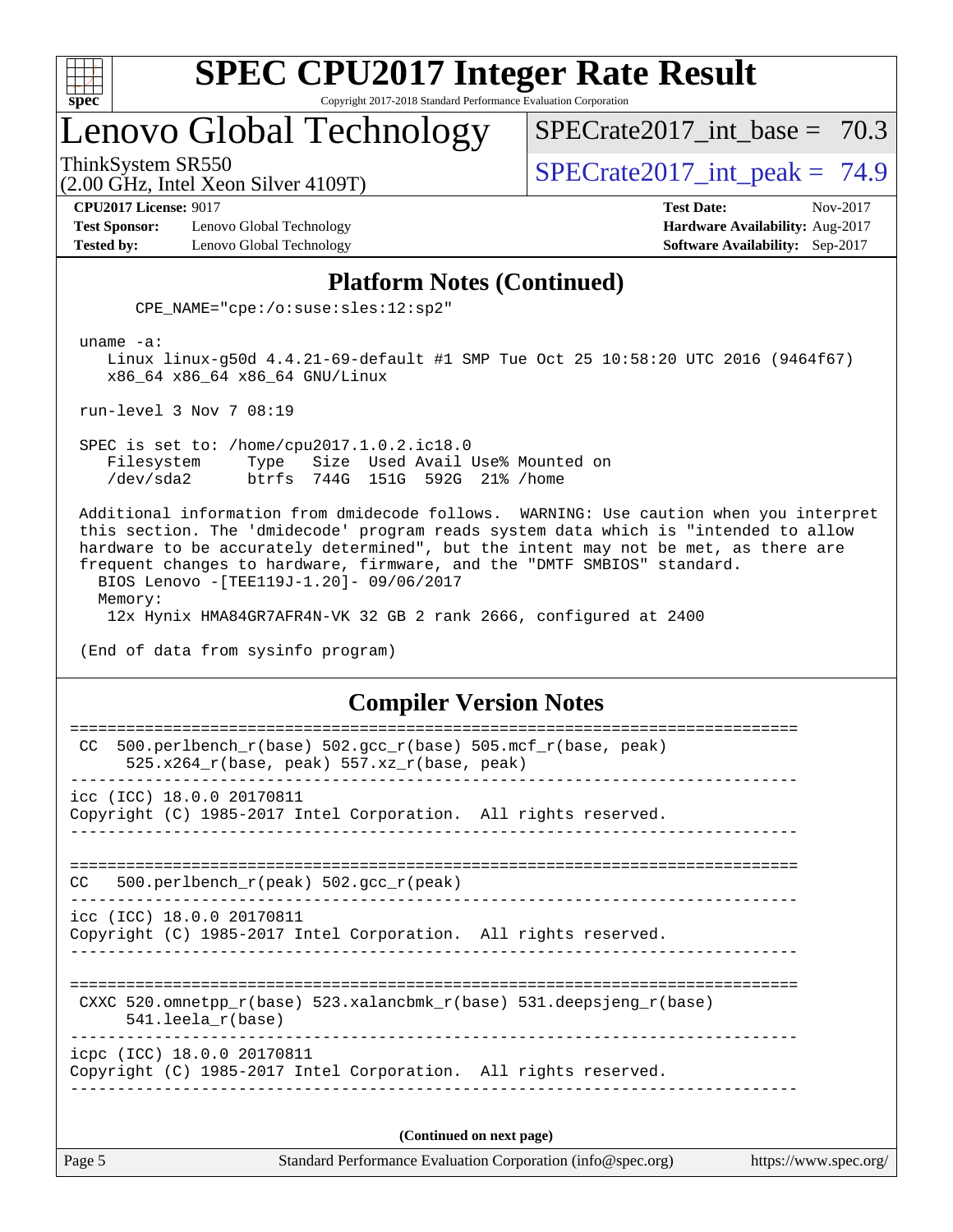

# Lenovo Global Technology

SPECrate2017 int\_base =  $70.3$ 

(2.00 GHz, Intel Xeon Silver 4109T)

ThinkSystem SR550  $SPIz$  Interval Section 4100T)  $SPECTa te2017$  int peak = 74.9

**[Test Sponsor:](http://www.spec.org/auto/cpu2017/Docs/result-fields.html#TestSponsor)** Lenovo Global Technology **[Hardware Availability:](http://www.spec.org/auto/cpu2017/Docs/result-fields.html#HardwareAvailability)** Aug-2017 **[Tested by:](http://www.spec.org/auto/cpu2017/Docs/result-fields.html#Testedby)** Lenovo Global Technology **[Software Availability:](http://www.spec.org/auto/cpu2017/Docs/result-fields.html#SoftwareAvailability)** Sep-2017

**[CPU2017 License:](http://www.spec.org/auto/cpu2017/Docs/result-fields.html#CPU2017License)** 9017 **[Test Date:](http://www.spec.org/auto/cpu2017/Docs/result-fields.html#TestDate)** Nov-2017

## **[Compiler Version Notes \(Continued\)](http://www.spec.org/auto/cpu2017/Docs/result-fields.html#CompilerVersionNotes)**

============================================================================== CXXC 520.omnetpp\_r(peak) 523.xalancbmk\_r(peak) 531.deepsjeng\_r(peak) 541.leela\_r(peak) ----------------------------------------------------------------------------- icpc (ICC) 18.0.0 20170811 Copyright (C) 1985-2017 Intel Corporation. All rights reserved. ------------------------------------------------------------------------------ ============================================================================== FC 548.exchange2\_r(base, peak) ----------------------------------------------------------------------------- ifort (IFORT) 18.0.0 20170811

Copyright (C) 1985-2017 Intel Corporation. All rights reserved. ------------------------------------------------------------------------------

## **[Base Compiler Invocation](http://www.spec.org/auto/cpu2017/Docs/result-fields.html#BaseCompilerInvocation)**

[C benchmarks](http://www.spec.org/auto/cpu2017/Docs/result-fields.html#Cbenchmarks): [icc](http://www.spec.org/cpu2017/results/res2017q4/cpu2017-20171113-00549.flags.html#user_CCbase_intel_icc_18.0_66fc1ee009f7361af1fbd72ca7dcefbb700085f36577c54f309893dd4ec40d12360134090235512931783d35fd58c0460139e722d5067c5574d8eaf2b3e37e92)

[C++ benchmarks:](http://www.spec.org/auto/cpu2017/Docs/result-fields.html#CXXbenchmarks) [icpc](http://www.spec.org/cpu2017/results/res2017q4/cpu2017-20171113-00549.flags.html#user_CXXbase_intel_icpc_18.0_c510b6838c7f56d33e37e94d029a35b4a7bccf4766a728ee175e80a419847e808290a9b78be685c44ab727ea267ec2f070ec5dc83b407c0218cded6866a35d07)

[Fortran benchmarks](http://www.spec.org/auto/cpu2017/Docs/result-fields.html#Fortranbenchmarks): [ifort](http://www.spec.org/cpu2017/results/res2017q4/cpu2017-20171113-00549.flags.html#user_FCbase_intel_ifort_18.0_8111460550e3ca792625aed983ce982f94888b8b503583aa7ba2b8303487b4d8a21a13e7191a45c5fd58ff318f48f9492884d4413fa793fd88dd292cad7027ca)

## **[Base Portability Flags](http://www.spec.org/auto/cpu2017/Docs/result-fields.html#BasePortabilityFlags)**

 500.perlbench\_r: [-DSPEC\\_LP64](http://www.spec.org/cpu2017/results/res2017q4/cpu2017-20171113-00549.flags.html#b500.perlbench_r_basePORTABILITY_DSPEC_LP64) [-DSPEC\\_LINUX\\_X64](http://www.spec.org/cpu2017/results/res2017q4/cpu2017-20171113-00549.flags.html#b500.perlbench_r_baseCPORTABILITY_DSPEC_LINUX_X64) 502.gcc\_r: [-DSPEC\\_LP64](http://www.spec.org/cpu2017/results/res2017q4/cpu2017-20171113-00549.flags.html#suite_basePORTABILITY502_gcc_r_DSPEC_LP64) 505.mcf\_r: [-DSPEC\\_LP64](http://www.spec.org/cpu2017/results/res2017q4/cpu2017-20171113-00549.flags.html#suite_basePORTABILITY505_mcf_r_DSPEC_LP64) 520.omnetpp\_r: [-DSPEC\\_LP64](http://www.spec.org/cpu2017/results/res2017q4/cpu2017-20171113-00549.flags.html#suite_basePORTABILITY520_omnetpp_r_DSPEC_LP64) 523.xalancbmk\_r: [-DSPEC\\_LP64](http://www.spec.org/cpu2017/results/res2017q4/cpu2017-20171113-00549.flags.html#suite_basePORTABILITY523_xalancbmk_r_DSPEC_LP64) [-DSPEC\\_LINUX](http://www.spec.org/cpu2017/results/res2017q4/cpu2017-20171113-00549.flags.html#b523.xalancbmk_r_baseCXXPORTABILITY_DSPEC_LINUX) 525.x264\_r: [-DSPEC\\_LP64](http://www.spec.org/cpu2017/results/res2017q4/cpu2017-20171113-00549.flags.html#suite_basePORTABILITY525_x264_r_DSPEC_LP64) 531.deepsjeng\_r: [-DSPEC\\_LP64](http://www.spec.org/cpu2017/results/res2017q4/cpu2017-20171113-00549.flags.html#suite_basePORTABILITY531_deepsjeng_r_DSPEC_LP64) 541.leela\_r: [-DSPEC\\_LP64](http://www.spec.org/cpu2017/results/res2017q4/cpu2017-20171113-00549.flags.html#suite_basePORTABILITY541_leela_r_DSPEC_LP64) 548.exchange2\_r: [-DSPEC\\_LP64](http://www.spec.org/cpu2017/results/res2017q4/cpu2017-20171113-00549.flags.html#suite_basePORTABILITY548_exchange2_r_DSPEC_LP64) 557.xz\_r: [-DSPEC\\_LP64](http://www.spec.org/cpu2017/results/res2017q4/cpu2017-20171113-00549.flags.html#suite_basePORTABILITY557_xz_r_DSPEC_LP64)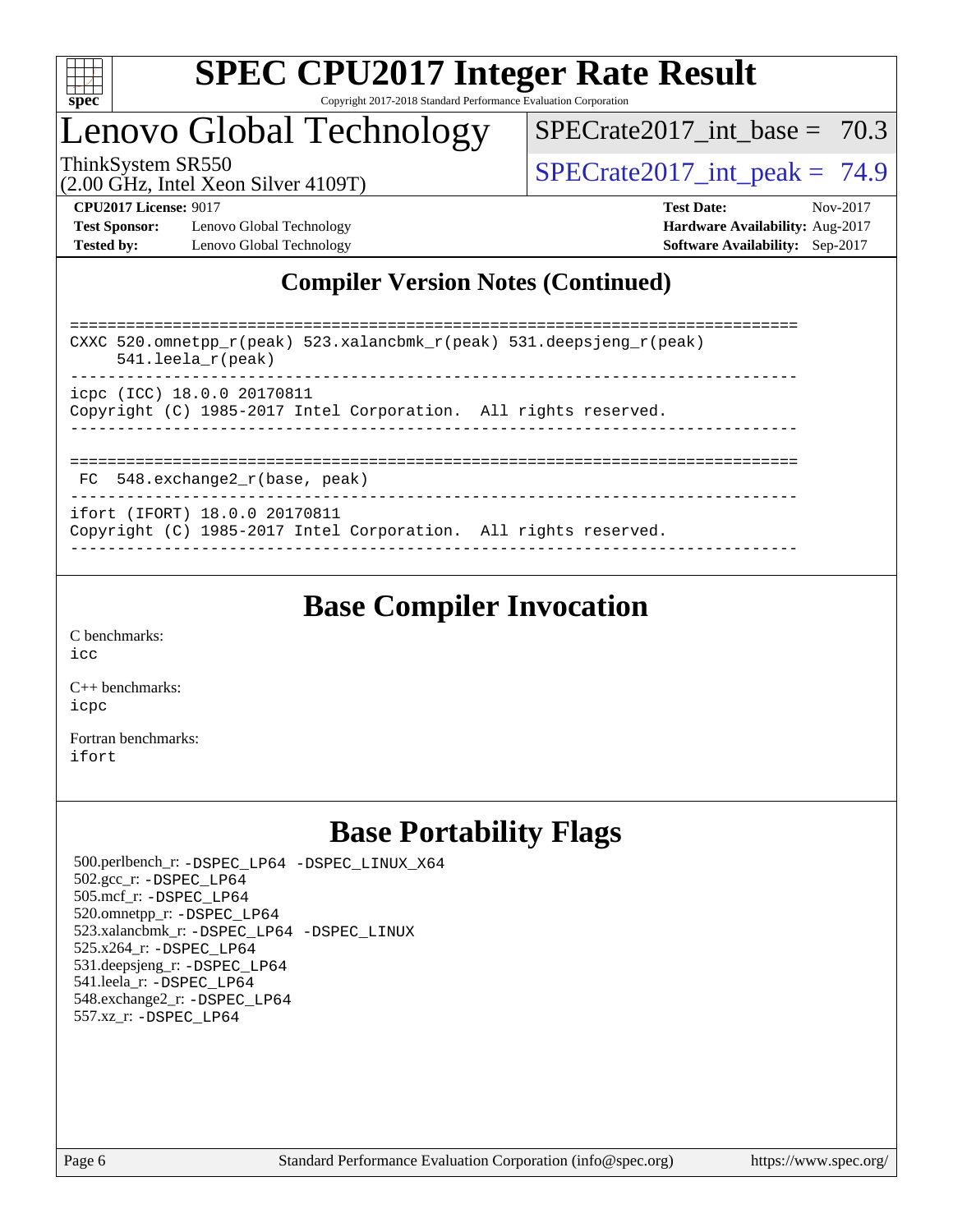

# Lenovo Global Technology

SPECrate2017 int\_base =  $70.3$ 

(2.00 GHz, Intel Xeon Silver 4109T)

ThinkSystem SR550<br>  $S$ PECrate2017 int peak = 74.9

**[Test Sponsor:](http://www.spec.org/auto/cpu2017/Docs/result-fields.html#TestSponsor)** Lenovo Global Technology **[Hardware Availability:](http://www.spec.org/auto/cpu2017/Docs/result-fields.html#HardwareAvailability)** Aug-2017 **[Tested by:](http://www.spec.org/auto/cpu2017/Docs/result-fields.html#Testedby)** Lenovo Global Technology **[Software Availability:](http://www.spec.org/auto/cpu2017/Docs/result-fields.html#SoftwareAvailability)** Sep-2017

**[CPU2017 License:](http://www.spec.org/auto/cpu2017/Docs/result-fields.html#CPU2017License)** 9017 **[Test Date:](http://www.spec.org/auto/cpu2017/Docs/result-fields.html#TestDate)** Nov-2017

## **[Base Optimization Flags](http://www.spec.org/auto/cpu2017/Docs/result-fields.html#BaseOptimizationFlags)**

[C benchmarks](http://www.spec.org/auto/cpu2017/Docs/result-fields.html#Cbenchmarks):

[-Wl,-z,muldefs](http://www.spec.org/cpu2017/results/res2017q4/cpu2017-20171113-00549.flags.html#user_CCbase_link_force_multiple1_b4cbdb97b34bdee9ceefcfe54f4c8ea74255f0b02a4b23e853cdb0e18eb4525ac79b5a88067c842dd0ee6996c24547a27a4b99331201badda8798ef8a743f577) [-xCORE-AVX512](http://www.spec.org/cpu2017/results/res2017q4/cpu2017-20171113-00549.flags.html#user_CCbase_f-xCORE-AVX512) [-ipo](http://www.spec.org/cpu2017/results/res2017q4/cpu2017-20171113-00549.flags.html#user_CCbase_f-ipo) [-O3](http://www.spec.org/cpu2017/results/res2017q4/cpu2017-20171113-00549.flags.html#user_CCbase_f-O3) [-no-prec-div](http://www.spec.org/cpu2017/results/res2017q4/cpu2017-20171113-00549.flags.html#user_CCbase_f-no-prec-div) [-qopt-mem-layout-trans=3](http://www.spec.org/cpu2017/results/res2017q4/cpu2017-20171113-00549.flags.html#user_CCbase_f-qopt-mem-layout-trans_de80db37974c74b1f0e20d883f0b675c88c3b01e9d123adea9b28688d64333345fb62bc4a798493513fdb68f60282f9a726aa07f478b2f7113531aecce732043) [-L/usr/local/je5.0.1-64/lib](http://www.spec.org/cpu2017/results/res2017q4/cpu2017-20171113-00549.flags.html#user_CCbase_jemalloc_link_path64_4b10a636b7bce113509b17f3bd0d6226c5fb2346b9178c2d0232c14f04ab830f976640479e5c33dc2bcbbdad86ecfb6634cbbd4418746f06f368b512fced5394) [-ljemalloc](http://www.spec.org/cpu2017/results/res2017q4/cpu2017-20171113-00549.flags.html#user_CCbase_jemalloc_link_lib_d1249b907c500fa1c0672f44f562e3d0f79738ae9e3c4a9c376d49f265a04b9c99b167ecedbf6711b3085be911c67ff61f150a17b3472be731631ba4d0471706)

[C++ benchmarks](http://www.spec.org/auto/cpu2017/Docs/result-fields.html#CXXbenchmarks):

[-Wl,-z,muldefs](http://www.spec.org/cpu2017/results/res2017q4/cpu2017-20171113-00549.flags.html#user_CXXbase_link_force_multiple1_b4cbdb97b34bdee9ceefcfe54f4c8ea74255f0b02a4b23e853cdb0e18eb4525ac79b5a88067c842dd0ee6996c24547a27a4b99331201badda8798ef8a743f577) [-xCORE-AVX512](http://www.spec.org/cpu2017/results/res2017q4/cpu2017-20171113-00549.flags.html#user_CXXbase_f-xCORE-AVX512) [-ipo](http://www.spec.org/cpu2017/results/res2017q4/cpu2017-20171113-00549.flags.html#user_CXXbase_f-ipo) [-O3](http://www.spec.org/cpu2017/results/res2017q4/cpu2017-20171113-00549.flags.html#user_CXXbase_f-O3) [-no-prec-div](http://www.spec.org/cpu2017/results/res2017q4/cpu2017-20171113-00549.flags.html#user_CXXbase_f-no-prec-div) [-qopt-mem-layout-trans=3](http://www.spec.org/cpu2017/results/res2017q4/cpu2017-20171113-00549.flags.html#user_CXXbase_f-qopt-mem-layout-trans_de80db37974c74b1f0e20d883f0b675c88c3b01e9d123adea9b28688d64333345fb62bc4a798493513fdb68f60282f9a726aa07f478b2f7113531aecce732043) [-L/usr/local/je5.0.1-64/lib](http://www.spec.org/cpu2017/results/res2017q4/cpu2017-20171113-00549.flags.html#user_CXXbase_jemalloc_link_path64_4b10a636b7bce113509b17f3bd0d6226c5fb2346b9178c2d0232c14f04ab830f976640479e5c33dc2bcbbdad86ecfb6634cbbd4418746f06f368b512fced5394) [-ljemalloc](http://www.spec.org/cpu2017/results/res2017q4/cpu2017-20171113-00549.flags.html#user_CXXbase_jemalloc_link_lib_d1249b907c500fa1c0672f44f562e3d0f79738ae9e3c4a9c376d49f265a04b9c99b167ecedbf6711b3085be911c67ff61f150a17b3472be731631ba4d0471706)

[Fortran benchmarks:](http://www.spec.org/auto/cpu2017/Docs/result-fields.html#Fortranbenchmarks)

[-Wl,-z,muldefs](http://www.spec.org/cpu2017/results/res2017q4/cpu2017-20171113-00549.flags.html#user_FCbase_link_force_multiple1_b4cbdb97b34bdee9ceefcfe54f4c8ea74255f0b02a4b23e853cdb0e18eb4525ac79b5a88067c842dd0ee6996c24547a27a4b99331201badda8798ef8a743f577) [-xCORE-AVX512](http://www.spec.org/cpu2017/results/res2017q4/cpu2017-20171113-00549.flags.html#user_FCbase_f-xCORE-AVX512) [-ipo](http://www.spec.org/cpu2017/results/res2017q4/cpu2017-20171113-00549.flags.html#user_FCbase_f-ipo) [-O3](http://www.spec.org/cpu2017/results/res2017q4/cpu2017-20171113-00549.flags.html#user_FCbase_f-O3) [-no-prec-div](http://www.spec.org/cpu2017/results/res2017q4/cpu2017-20171113-00549.flags.html#user_FCbase_f-no-prec-div) [-qopt-mem-layout-trans=3](http://www.spec.org/cpu2017/results/res2017q4/cpu2017-20171113-00549.flags.html#user_FCbase_f-qopt-mem-layout-trans_de80db37974c74b1f0e20d883f0b675c88c3b01e9d123adea9b28688d64333345fb62bc4a798493513fdb68f60282f9a726aa07f478b2f7113531aecce732043) [-nostandard-realloc-lhs](http://www.spec.org/cpu2017/results/res2017q4/cpu2017-20171113-00549.flags.html#user_FCbase_f_2003_std_realloc_82b4557e90729c0f113870c07e44d33d6f5a304b4f63d4c15d2d0f1fab99f5daaed73bdb9275d9ae411527f28b936061aa8b9c8f2d63842963b95c9dd6426b8a) [-align array32byte](http://www.spec.org/cpu2017/results/res2017q4/cpu2017-20171113-00549.flags.html#user_FCbase_align_array32byte_b982fe038af199962ba9a80c053b8342c548c85b40b8e86eb3cc33dee0d7986a4af373ac2d51c3f7cf710a18d62fdce2948f201cd044323541f22fc0fffc51b6) [-L/usr/local/je5.0.1-64/lib](http://www.spec.org/cpu2017/results/res2017q4/cpu2017-20171113-00549.flags.html#user_FCbase_jemalloc_link_path64_4b10a636b7bce113509b17f3bd0d6226c5fb2346b9178c2d0232c14f04ab830f976640479e5c33dc2bcbbdad86ecfb6634cbbd4418746f06f368b512fced5394) [-ljemalloc](http://www.spec.org/cpu2017/results/res2017q4/cpu2017-20171113-00549.flags.html#user_FCbase_jemalloc_link_lib_d1249b907c500fa1c0672f44f562e3d0f79738ae9e3c4a9c376d49f265a04b9c99b167ecedbf6711b3085be911c67ff61f150a17b3472be731631ba4d0471706)

## **[Base Other Flags](http://www.spec.org/auto/cpu2017/Docs/result-fields.html#BaseOtherFlags)**

[C benchmarks](http://www.spec.org/auto/cpu2017/Docs/result-fields.html#Cbenchmarks):  $-m64 - std= c11$  $-m64 - std= c11$ 

[C++ benchmarks:](http://www.spec.org/auto/cpu2017/Docs/result-fields.html#CXXbenchmarks) [-m64](http://www.spec.org/cpu2017/results/res2017q4/cpu2017-20171113-00549.flags.html#user_CXXbase_intel_intel64_18.0_af43caccfc8ded86e7699f2159af6efc7655f51387b94da716254467f3c01020a5059329e2569e4053f409e7c9202a7efc638f7a6d1ffb3f52dea4a3e31d82ab)

[Fortran benchmarks](http://www.spec.org/auto/cpu2017/Docs/result-fields.html#Fortranbenchmarks): [-m64](http://www.spec.org/cpu2017/results/res2017q4/cpu2017-20171113-00549.flags.html#user_FCbase_intel_intel64_18.0_af43caccfc8ded86e7699f2159af6efc7655f51387b94da716254467f3c01020a5059329e2569e4053f409e7c9202a7efc638f7a6d1ffb3f52dea4a3e31d82ab)

## **[Peak Compiler Invocation](http://www.spec.org/auto/cpu2017/Docs/result-fields.html#PeakCompilerInvocation)**

[C benchmarks](http://www.spec.org/auto/cpu2017/Docs/result-fields.html#Cbenchmarks): [icc](http://www.spec.org/cpu2017/results/res2017q4/cpu2017-20171113-00549.flags.html#user_CCpeak_intel_icc_18.0_66fc1ee009f7361af1fbd72ca7dcefbb700085f36577c54f309893dd4ec40d12360134090235512931783d35fd58c0460139e722d5067c5574d8eaf2b3e37e92)

[C++ benchmarks:](http://www.spec.org/auto/cpu2017/Docs/result-fields.html#CXXbenchmarks) [icpc](http://www.spec.org/cpu2017/results/res2017q4/cpu2017-20171113-00549.flags.html#user_CXXpeak_intel_icpc_18.0_c510b6838c7f56d33e37e94d029a35b4a7bccf4766a728ee175e80a419847e808290a9b78be685c44ab727ea267ec2f070ec5dc83b407c0218cded6866a35d07)

[Fortran benchmarks](http://www.spec.org/auto/cpu2017/Docs/result-fields.html#Fortranbenchmarks): [ifort](http://www.spec.org/cpu2017/results/res2017q4/cpu2017-20171113-00549.flags.html#user_FCpeak_intel_ifort_18.0_8111460550e3ca792625aed983ce982f94888b8b503583aa7ba2b8303487b4d8a21a13e7191a45c5fd58ff318f48f9492884d4413fa793fd88dd292cad7027ca)

# **[Peak Portability Flags](http://www.spec.org/auto/cpu2017/Docs/result-fields.html#PeakPortabilityFlags)**

 500.perlbench\_r: [-DSPEC\\_LP64](http://www.spec.org/cpu2017/results/res2017q4/cpu2017-20171113-00549.flags.html#b500.perlbench_r_peakPORTABILITY_DSPEC_LP64) [-DSPEC\\_LINUX\\_X64](http://www.spec.org/cpu2017/results/res2017q4/cpu2017-20171113-00549.flags.html#b500.perlbench_r_peakCPORTABILITY_DSPEC_LINUX_X64) 502.gcc\_r: [-D\\_FILE\\_OFFSET\\_BITS=64](http://www.spec.org/cpu2017/results/res2017q4/cpu2017-20171113-00549.flags.html#user_peakPORTABILITY502_gcc_r_file_offset_bits_64_5ae949a99b284ddf4e95728d47cb0843d81b2eb0e18bdfe74bbf0f61d0b064f4bda2f10ea5eb90e1dcab0e84dbc592acfc5018bc955c18609f94ddb8d550002c)

**(Continued on next page)**

Page 7 Standard Performance Evaluation Corporation [\(info@spec.org\)](mailto:info@spec.org) <https://www.spec.org/>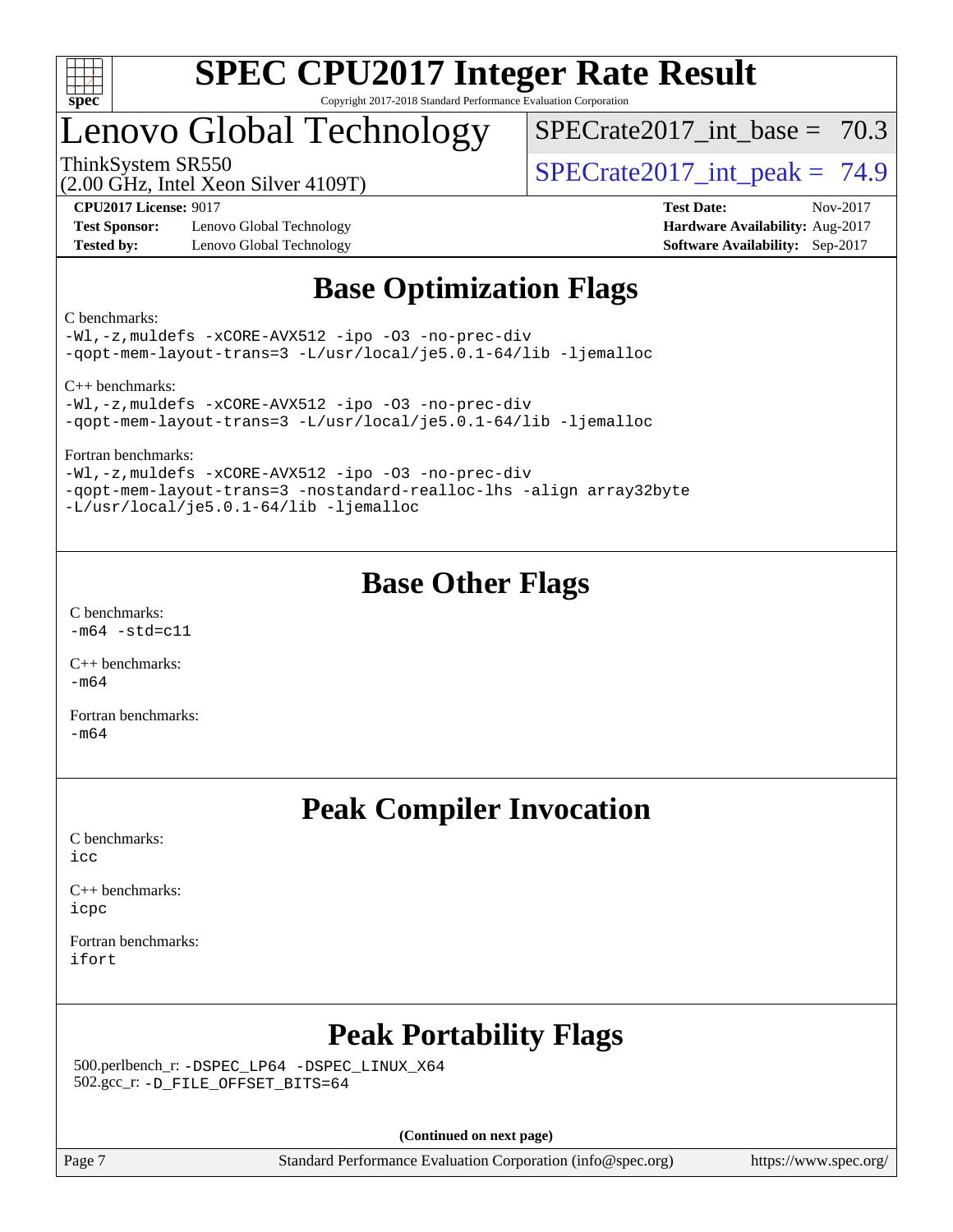

# Lenovo Global Technology

SPECrate2017 int\_base =  $70.3$ 

(2.00 GHz, Intel Xeon Silver 4109T)

ThinkSystem SR550  $SPECrate2017$  int peak = 74.9

**[Test Sponsor:](http://www.spec.org/auto/cpu2017/Docs/result-fields.html#TestSponsor)** Lenovo Global Technology **[Hardware Availability:](http://www.spec.org/auto/cpu2017/Docs/result-fields.html#HardwareAvailability)** Aug-2017 **[Tested by:](http://www.spec.org/auto/cpu2017/Docs/result-fields.html#Testedby)** Lenovo Global Technology **[Software Availability:](http://www.spec.org/auto/cpu2017/Docs/result-fields.html#SoftwareAvailability)** Sep-2017

**[CPU2017 License:](http://www.spec.org/auto/cpu2017/Docs/result-fields.html#CPU2017License)** 9017 **[Test Date:](http://www.spec.org/auto/cpu2017/Docs/result-fields.html#TestDate)** Nov-2017

# **[Peak Portability Flags \(Continued\)](http://www.spec.org/auto/cpu2017/Docs/result-fields.html#PeakPortabilityFlags)**

 505.mcf\_r: [-DSPEC\\_LP64](http://www.spec.org/cpu2017/results/res2017q4/cpu2017-20171113-00549.flags.html#suite_peakPORTABILITY505_mcf_r_DSPEC_LP64) 520.omnetpp\_r: [-DSPEC\\_LP64](http://www.spec.org/cpu2017/results/res2017q4/cpu2017-20171113-00549.flags.html#suite_peakPORTABILITY520_omnetpp_r_DSPEC_LP64) 523.xalancbmk\_r: [-D\\_FILE\\_OFFSET\\_BITS=64](http://www.spec.org/cpu2017/results/res2017q4/cpu2017-20171113-00549.flags.html#user_peakPORTABILITY523_xalancbmk_r_file_offset_bits_64_5ae949a99b284ddf4e95728d47cb0843d81b2eb0e18bdfe74bbf0f61d0b064f4bda2f10ea5eb90e1dcab0e84dbc592acfc5018bc955c18609f94ddb8d550002c) [-DSPEC\\_LINUX](http://www.spec.org/cpu2017/results/res2017q4/cpu2017-20171113-00549.flags.html#b523.xalancbmk_r_peakCXXPORTABILITY_DSPEC_LINUX) 525.x264\_r: [-DSPEC\\_LP64](http://www.spec.org/cpu2017/results/res2017q4/cpu2017-20171113-00549.flags.html#suite_peakPORTABILITY525_x264_r_DSPEC_LP64) 531.deepsjeng\_r: [-DSPEC\\_LP64](http://www.spec.org/cpu2017/results/res2017q4/cpu2017-20171113-00549.flags.html#suite_peakPORTABILITY531_deepsjeng_r_DSPEC_LP64) 541.leela\_r: [-DSPEC\\_LP64](http://www.spec.org/cpu2017/results/res2017q4/cpu2017-20171113-00549.flags.html#suite_peakPORTABILITY541_leela_r_DSPEC_LP64) 548.exchange2\_r: [-DSPEC\\_LP64](http://www.spec.org/cpu2017/results/res2017q4/cpu2017-20171113-00549.flags.html#suite_peakPORTABILITY548_exchange2_r_DSPEC_LP64) 557.xz\_r: [-DSPEC\\_LP64](http://www.spec.org/cpu2017/results/res2017q4/cpu2017-20171113-00549.flags.html#suite_peakPORTABILITY557_xz_r_DSPEC_LP64)

## **[Peak Optimization Flags](http://www.spec.org/auto/cpu2017/Docs/result-fields.html#PeakOptimizationFlags)**

[C benchmarks](http://www.spec.org/auto/cpu2017/Docs/result-fields.html#Cbenchmarks):

 500.perlbench\_r: [-Wl,-z,muldefs](http://www.spec.org/cpu2017/results/res2017q4/cpu2017-20171113-00549.flags.html#user_peakEXTRA_LDFLAGS500_perlbench_r_link_force_multiple1_b4cbdb97b34bdee9ceefcfe54f4c8ea74255f0b02a4b23e853cdb0e18eb4525ac79b5a88067c842dd0ee6996c24547a27a4b99331201badda8798ef8a743f577) [-prof-gen](http://www.spec.org/cpu2017/results/res2017q4/cpu2017-20171113-00549.flags.html#user_peakPASS1_CFLAGSPASS1_LDFLAGS500_perlbench_r_prof_gen_5aa4926d6013ddb2a31985c654b3eb18169fc0c6952a63635c234f711e6e63dd76e94ad52365559451ec499a2cdb89e4dc58ba4c67ef54ca681ffbe1461d6b36)(pass 1) [-prof-use](http://www.spec.org/cpu2017/results/res2017q4/cpu2017-20171113-00549.flags.html#user_peakPASS2_CFLAGSPASS2_LDFLAGS500_perlbench_r_prof_use_1a21ceae95f36a2b53c25747139a6c16ca95bd9def2a207b4f0849963b97e94f5260e30a0c64f4bb623698870e679ca08317ef8150905d41bd88c6f78df73f19)(pass 2) [-ipo](http://www.spec.org/cpu2017/results/res2017q4/cpu2017-20171113-00549.flags.html#user_peakPASS1_COPTIMIZEPASS2_COPTIMIZE500_perlbench_r_f-ipo) [-xCORE-AVX512](http://www.spec.org/cpu2017/results/res2017q4/cpu2017-20171113-00549.flags.html#user_peakPASS2_COPTIMIZE500_perlbench_r_f-xCORE-AVX512) [-O3](http://www.spec.org/cpu2017/results/res2017q4/cpu2017-20171113-00549.flags.html#user_peakPASS1_COPTIMIZEPASS2_COPTIMIZE500_perlbench_r_f-O3) [-no-prec-div](http://www.spec.org/cpu2017/results/res2017q4/cpu2017-20171113-00549.flags.html#user_peakPASS1_COPTIMIZEPASS2_COPTIMIZE500_perlbench_r_f-no-prec-div) [-qopt-mem-layout-trans=3](http://www.spec.org/cpu2017/results/res2017q4/cpu2017-20171113-00549.flags.html#user_peakPASS1_COPTIMIZEPASS2_COPTIMIZE500_perlbench_r_f-qopt-mem-layout-trans_de80db37974c74b1f0e20d883f0b675c88c3b01e9d123adea9b28688d64333345fb62bc4a798493513fdb68f60282f9a726aa07f478b2f7113531aecce732043) [-fno-strict-overflow](http://www.spec.org/cpu2017/results/res2017q4/cpu2017-20171113-00549.flags.html#user_peakEXTRA_OPTIMIZE500_perlbench_r_f-fno-strict-overflow) [-L/usr/local/je5.0.1-64/lib](http://www.spec.org/cpu2017/results/res2017q4/cpu2017-20171113-00549.flags.html#user_peakEXTRA_LIBS500_perlbench_r_jemalloc_link_path64_4b10a636b7bce113509b17f3bd0d6226c5fb2346b9178c2d0232c14f04ab830f976640479e5c33dc2bcbbdad86ecfb6634cbbd4418746f06f368b512fced5394) [-ljemalloc](http://www.spec.org/cpu2017/results/res2017q4/cpu2017-20171113-00549.flags.html#user_peakEXTRA_LIBS500_perlbench_r_jemalloc_link_lib_d1249b907c500fa1c0672f44f562e3d0f79738ae9e3c4a9c376d49f265a04b9c99b167ecedbf6711b3085be911c67ff61f150a17b3472be731631ba4d0471706)

 502.gcc\_r: [-L/opt/intel/compilers\\_and\\_libraries\\_2018/linux/lib/ia32](http://www.spec.org/cpu2017/results/res2017q4/cpu2017-20171113-00549.flags.html#user_peakCCLD502_gcc_r_Enable-32bit-runtime_af243bdb1d79e4c7a4f720bf8275e627de2ecd461de63307bc14cef0633fde3cd7bb2facb32dcc8be9566045fb55d40ce2b72b725f73827aa7833441b71b9343) [-Wl,-z,muldefs](http://www.spec.org/cpu2017/results/res2017q4/cpu2017-20171113-00549.flags.html#user_peakEXTRA_LDFLAGS502_gcc_r_link_force_multiple1_b4cbdb97b34bdee9ceefcfe54f4c8ea74255f0b02a4b23e853cdb0e18eb4525ac79b5a88067c842dd0ee6996c24547a27a4b99331201badda8798ef8a743f577) [-prof-gen](http://www.spec.org/cpu2017/results/res2017q4/cpu2017-20171113-00549.flags.html#user_peakPASS1_CFLAGSPASS1_LDFLAGS502_gcc_r_prof_gen_5aa4926d6013ddb2a31985c654b3eb18169fc0c6952a63635c234f711e6e63dd76e94ad52365559451ec499a2cdb89e4dc58ba4c67ef54ca681ffbe1461d6b36)(pass 1) [-prof-use](http://www.spec.org/cpu2017/results/res2017q4/cpu2017-20171113-00549.flags.html#user_peakPASS2_CFLAGSPASS2_LDFLAGS502_gcc_r_prof_use_1a21ceae95f36a2b53c25747139a6c16ca95bd9def2a207b4f0849963b97e94f5260e30a0c64f4bb623698870e679ca08317ef8150905d41bd88c6f78df73f19)(pass 2) [-ipo](http://www.spec.org/cpu2017/results/res2017q4/cpu2017-20171113-00549.flags.html#user_peakPASS1_COPTIMIZEPASS2_COPTIMIZE502_gcc_r_f-ipo) [-xCORE-AVX512](http://www.spec.org/cpu2017/results/res2017q4/cpu2017-20171113-00549.flags.html#user_peakPASS2_COPTIMIZE502_gcc_r_f-xCORE-AVX512) [-O3](http://www.spec.org/cpu2017/results/res2017q4/cpu2017-20171113-00549.flags.html#user_peakPASS1_COPTIMIZEPASS2_COPTIMIZE502_gcc_r_f-O3) [-no-prec-div](http://www.spec.org/cpu2017/results/res2017q4/cpu2017-20171113-00549.flags.html#user_peakPASS1_COPTIMIZEPASS2_COPTIMIZE502_gcc_r_f-no-prec-div) [-qopt-mem-layout-trans=3](http://www.spec.org/cpu2017/results/res2017q4/cpu2017-20171113-00549.flags.html#user_peakPASS1_COPTIMIZEPASS2_COPTIMIZE502_gcc_r_f-qopt-mem-layout-trans_de80db37974c74b1f0e20d883f0b675c88c3b01e9d123adea9b28688d64333345fb62bc4a798493513fdb68f60282f9a726aa07f478b2f7113531aecce732043) [-L/usr/local/je5.0.1-32/lib](http://www.spec.org/cpu2017/results/res2017q4/cpu2017-20171113-00549.flags.html#user_peakEXTRA_LIBS502_gcc_r_jemalloc_link_path32_e29f22e8e6c17053bbc6a0971f5a9c01a601a06bb1a59df2084b77a2fe0a2995b64fd4256feaeea39eeba3aae142e96e2b2b0a28974019c0c0c88139a84f900a) [-ljemalloc](http://www.spec.org/cpu2017/results/res2017q4/cpu2017-20171113-00549.flags.html#user_peakEXTRA_LIBS502_gcc_r_jemalloc_link_lib_d1249b907c500fa1c0672f44f562e3d0f79738ae9e3c4a9c376d49f265a04b9c99b167ecedbf6711b3085be911c67ff61f150a17b3472be731631ba4d0471706)

```
 505.mcf_r: -Wl,-z,muldefs -xCORE-AVX512 -ipo -O3 -no-prec-div
-qopt-mem-layout-trans=3 -L/usr/local/je5.0.1-64/lib
-ljemalloc
```
 525.x264\_r: [-Wl,-z,muldefs](http://www.spec.org/cpu2017/results/res2017q4/cpu2017-20171113-00549.flags.html#user_peakEXTRA_LDFLAGS525_x264_r_link_force_multiple1_b4cbdb97b34bdee9ceefcfe54f4c8ea74255f0b02a4b23e853cdb0e18eb4525ac79b5a88067c842dd0ee6996c24547a27a4b99331201badda8798ef8a743f577) [-xCORE-AVX512](http://www.spec.org/cpu2017/results/res2017q4/cpu2017-20171113-00549.flags.html#user_peakCOPTIMIZE525_x264_r_f-xCORE-AVX512) [-ipo](http://www.spec.org/cpu2017/results/res2017q4/cpu2017-20171113-00549.flags.html#user_peakCOPTIMIZE525_x264_r_f-ipo) [-O3](http://www.spec.org/cpu2017/results/res2017q4/cpu2017-20171113-00549.flags.html#user_peakCOPTIMIZE525_x264_r_f-O3) [-no-prec-div](http://www.spec.org/cpu2017/results/res2017q4/cpu2017-20171113-00549.flags.html#user_peakCOPTIMIZE525_x264_r_f-no-prec-div) [-qopt-mem-layout-trans=3](http://www.spec.org/cpu2017/results/res2017q4/cpu2017-20171113-00549.flags.html#user_peakCOPTIMIZE525_x264_r_f-qopt-mem-layout-trans_de80db37974c74b1f0e20d883f0b675c88c3b01e9d123adea9b28688d64333345fb62bc4a798493513fdb68f60282f9a726aa07f478b2f7113531aecce732043) [-fno-alias](http://www.spec.org/cpu2017/results/res2017q4/cpu2017-20171113-00549.flags.html#user_peakEXTRA_OPTIMIZE525_x264_r_f-no-alias_77dbac10d91cbfe898fbf4a29d1b29b694089caa623bdd1baccc9957d4edbe8d106c0b357e2748a65b44fc9e83d78098bb898077f3fe92f9faf24f7bd4a07ed7) [-L/usr/local/je5.0.1-64/lib](http://www.spec.org/cpu2017/results/res2017q4/cpu2017-20171113-00549.flags.html#user_peakEXTRA_LIBS525_x264_r_jemalloc_link_path64_4b10a636b7bce113509b17f3bd0d6226c5fb2346b9178c2d0232c14f04ab830f976640479e5c33dc2bcbbdad86ecfb6634cbbd4418746f06f368b512fced5394) [-ljemalloc](http://www.spec.org/cpu2017/results/res2017q4/cpu2017-20171113-00549.flags.html#user_peakEXTRA_LIBS525_x264_r_jemalloc_link_lib_d1249b907c500fa1c0672f44f562e3d0f79738ae9e3c4a9c376d49f265a04b9c99b167ecedbf6711b3085be911c67ff61f150a17b3472be731631ba4d0471706)

557.xz\_r: Same as 505.mcf\_r

[C++ benchmarks:](http://www.spec.org/auto/cpu2017/Docs/result-fields.html#CXXbenchmarks)

520.omnetpp\_r: $-Wl$ ,-z,muldefs -prof-qen(pass 1) [-prof-use](http://www.spec.org/cpu2017/results/res2017q4/cpu2017-20171113-00549.flags.html#user_peakPASS2_CXXFLAGSPASS2_LDFLAGS520_omnetpp_r_prof_use_1a21ceae95f36a2b53c25747139a6c16ca95bd9def2a207b4f0849963b97e94f5260e30a0c64f4bb623698870e679ca08317ef8150905d41bd88c6f78df73f19)(pass 2) [-ipo](http://www.spec.org/cpu2017/results/res2017q4/cpu2017-20171113-00549.flags.html#user_peakPASS1_CXXOPTIMIZEPASS2_CXXOPTIMIZE520_omnetpp_r_f-ipo) [-xCORE-AVX512](http://www.spec.org/cpu2017/results/res2017q4/cpu2017-20171113-00549.flags.html#user_peakPASS2_CXXOPTIMIZE520_omnetpp_r_f-xCORE-AVX512) [-O3](http://www.spec.org/cpu2017/results/res2017q4/cpu2017-20171113-00549.flags.html#user_peakPASS1_CXXOPTIMIZEPASS2_CXXOPTIMIZE520_omnetpp_r_f-O3) [-no-prec-div](http://www.spec.org/cpu2017/results/res2017q4/cpu2017-20171113-00549.flags.html#user_peakPASS1_CXXOPTIMIZEPASS2_CXXOPTIMIZE520_omnetpp_r_f-no-prec-div) [-qopt-mem-layout-trans=3](http://www.spec.org/cpu2017/results/res2017q4/cpu2017-20171113-00549.flags.html#user_peakPASS1_CXXOPTIMIZEPASS2_CXXOPTIMIZE520_omnetpp_r_f-qopt-mem-layout-trans_de80db37974c74b1f0e20d883f0b675c88c3b01e9d123adea9b28688d64333345fb62bc4a798493513fdb68f60282f9a726aa07f478b2f7113531aecce732043) [-L/usr/local/je5.0.1-64/lib](http://www.spec.org/cpu2017/results/res2017q4/cpu2017-20171113-00549.flags.html#user_peakEXTRA_LIBS520_omnetpp_r_jemalloc_link_path64_4b10a636b7bce113509b17f3bd0d6226c5fb2346b9178c2d0232c14f04ab830f976640479e5c33dc2bcbbdad86ecfb6634cbbd4418746f06f368b512fced5394) [-ljemalloc](http://www.spec.org/cpu2017/results/res2017q4/cpu2017-20171113-00549.flags.html#user_peakEXTRA_LIBS520_omnetpp_r_jemalloc_link_lib_d1249b907c500fa1c0672f44f562e3d0f79738ae9e3c4a9c376d49f265a04b9c99b167ecedbf6711b3085be911c67ff61f150a17b3472be731631ba4d0471706)

```
 523.xalancbmk_r: -L/opt/intel/compilers_and_libraries_2018/linux/lib/ia32
-Wl,-z,muldefs -prof-gen(pass 1) -prof-use(pass 2) -ipo
-xCORE-AVX512 -O3 -no-prec-div -qopt-mem-layout-trans=3
-L/usr/local/je5.0.1-32/lib -ljemalloc
```
**(Continued on next page)**